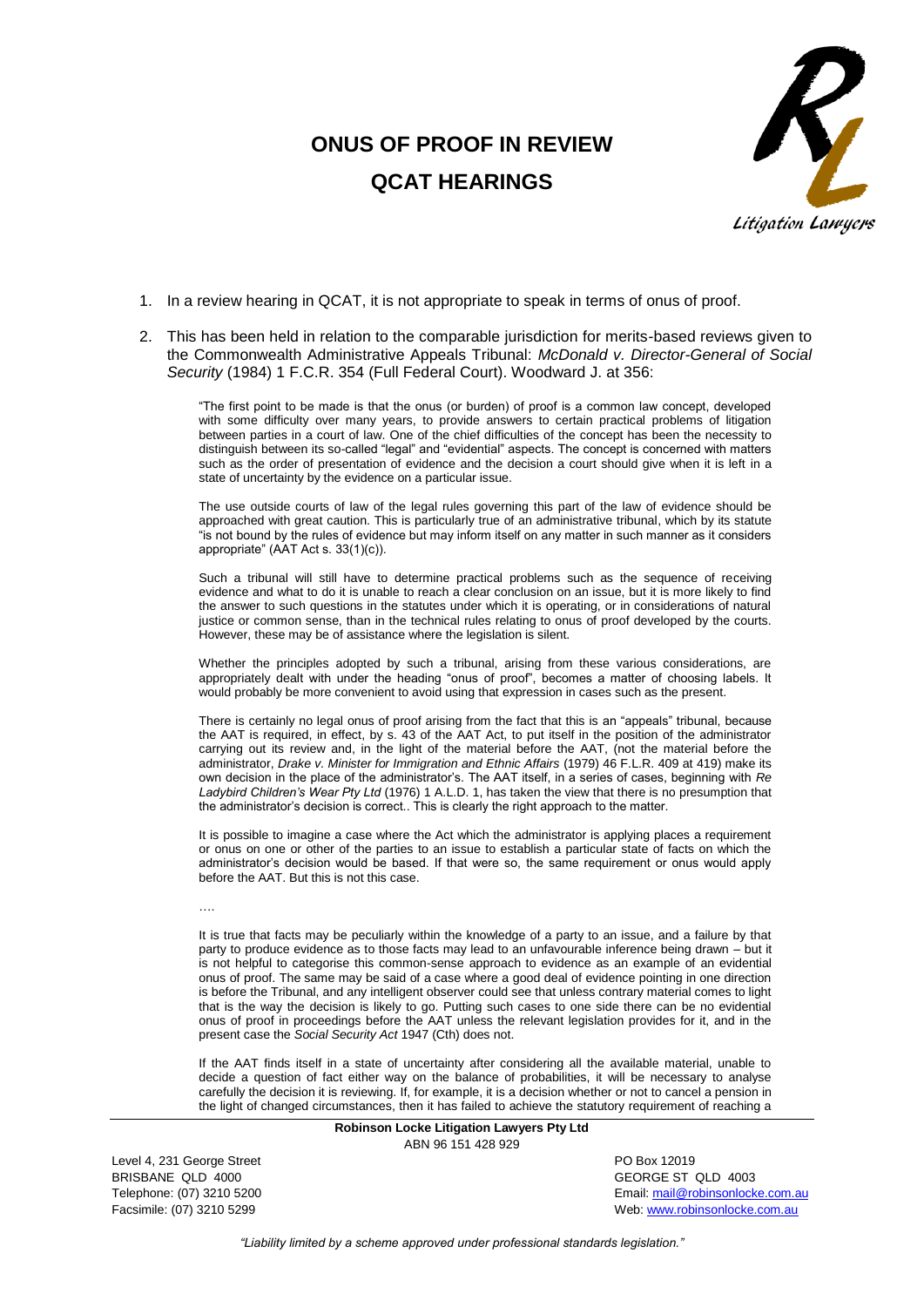state of mind that the pension should be cancelled. If, on the other hand, it is a decision to be made in the light of fresh evidence, whether or not the pension should ever have been granted in the first place then it has failed to be satisfied that the person ever was permanently incapacitated for work. For a comparable analysis as to the onus of proof (properly so-called) before a judicial tribunal see *Phillips v The Commonwealth* (1964) 110 C.L.R. 347 at 350."

3. In *Szbel v. Minister for Immigration and Multicultural and Indigenous Affairs* (2006) 228 C.L.R. 152, the High Court at [40] per Gleeson C.J., Kirby, Hayne, Callinan and Heydon JJ speaking of the Refugee Review Tribunal said:

"[40] More than once it has been said<sup>22</sup> that the proceedings in the tribunal are not adversarial but inquisitorial in their general character. There is no joinder of issues between parties, and it is for the applicant for a protection visa to establish the claims that are made. As the tribunal recorded in its reasons in this matter, however, that does not mean that it is useful to speak in terms of onus of proof.<sup>2</sup> And although there is no *joinder* of issues, the Act assumes that issues can be identified as arising in relation to the decision under review. While those issues may extend to any and every aspect of an applicant's claim to a protection visa, they need not. If it had been intended that the tribunal should consider afresh, in every case, all possible issues presented by an applicant's claim, it would not be apt for the Act to describe the tribunal's task as conducting a "review", and it would not be apt to speak, as the Act does, of the issues that arise in relation to the decision under review."

"22 *Abebe v Commonwealth* (1999) 197 CLR 510 at 576 [187]; *Re Minister for Immigration and Multicultural Affairs; Ex parte Applicant S154/2002* (2003) 77 ALJR 1909 at 1918 [57].

[23](http://www.lexisnexis.com/au/legal/frame.do?reloadEntirePage=true&rand=1256540166396&returnToKey=20_T7690998493&parent=docview&target=results_DocumentContent&tokenKey=rsh-23.591524.7948615741#23-r#23-r) Cf *McDonald v Director-General of Social Security* (1984) 1 FCR 354."

4. In *Bushell v. Repatriation Commission* (1992) 175 C.L.R. 408, 424-425 per Brennan J.:

"Proceedings before the A.A.T. may sometimes appear to be adversarial when the Commission chooses to appear to defend its decision or to test a claimant's case but in substance the review is inquisitorial. Each of the Commission, the Board and the A.A.T. is an administrative decision-maker, under a duty to arrive at the correct or preferable decision in the case before it according to the material before it. If the material is inadequate, the Commission, the Board or the A.A.T. may request or itself compel the production of further material. The notion of onus of proof, which plays so important a part in fact-finding in adversarial proceedings before judicial tribunals, has no part to play in these administrative proceedings.

- 5. In *Re Golem and Transport Accident Commission {No. 1]* (2002) 19 V.A.R. 265, Judge Bowman (Vice President of the Victorian Civil and Administrative Tribunal) held that, in the absence of any legislative direction to the contrary, onus of proof had no place in merits reviews under the Victorian legislation relating to VCAT and the jurisdiction remained inquisitorial. To this end, in *Re Golem and Transport Accident Commission {No. 2]* (2002) 19 V.A.R. 273, His Honour held that because VCAT did not operate under the concept of an onus of proof, a "no case" submission was not appropriate.
- 6. This approach has been applied recently by QCAT in *Young v Queensland Police Service Weapons Licensing Branch* [2010] QCAT 629 (8 December 2010) where the Member stated:

[22] As Her Honour the Deputy President said in *Kehl v Bord of Professional Engineers of Queensland* points out:

'It is apparent from Mrs Kehl's submissions on this application that she has misapprehended the function of the Tribunal on an application to review a decision. The Tribunal's role in exercising review jurisdiction is to reconsider the original decision and to make the correct and preferable decision. The review is conducted on the merits, by way of a fresh hearing. Unlike judicial review, the Tribunal's function is to review the decision – not the process by which it was arrived at, nor the reasons given for making it. Accordingly, the Tribunal is not required to identify an error in either the process or the reasoning that led to the decision being made. There is no presumption the original decision is correc[t.\[2\]'](http://www.austlii.edu.au/cgi-bin/sinodisp/au/cases/qld/QCAT/2010/629.html?stem=0&synonyms=0&query=fit%20and%20proper%20and%20person#fn2#fn2) (emphasis added)

7. In view of the above, it is submitted that the decisions in *McCoy Constructions Pty Ltd v QBSA* [2007] QCCTB 183 at [56] and *Braund v QBSA* [2007] QCCTB 100 at [45] should not be applied in QCAT.

## **Obligation to Adduce Evidence in the review of a decision refusing to categorise as a Permitted Individual**

8. The wording of S. 56AD(8) QBCC Act is an example of a statutory provision which requires there to be sufficient material to be put before it that the Applicant may be categorized as a Permitted Individual. On a review therefore, there must the sufficient material provided by the